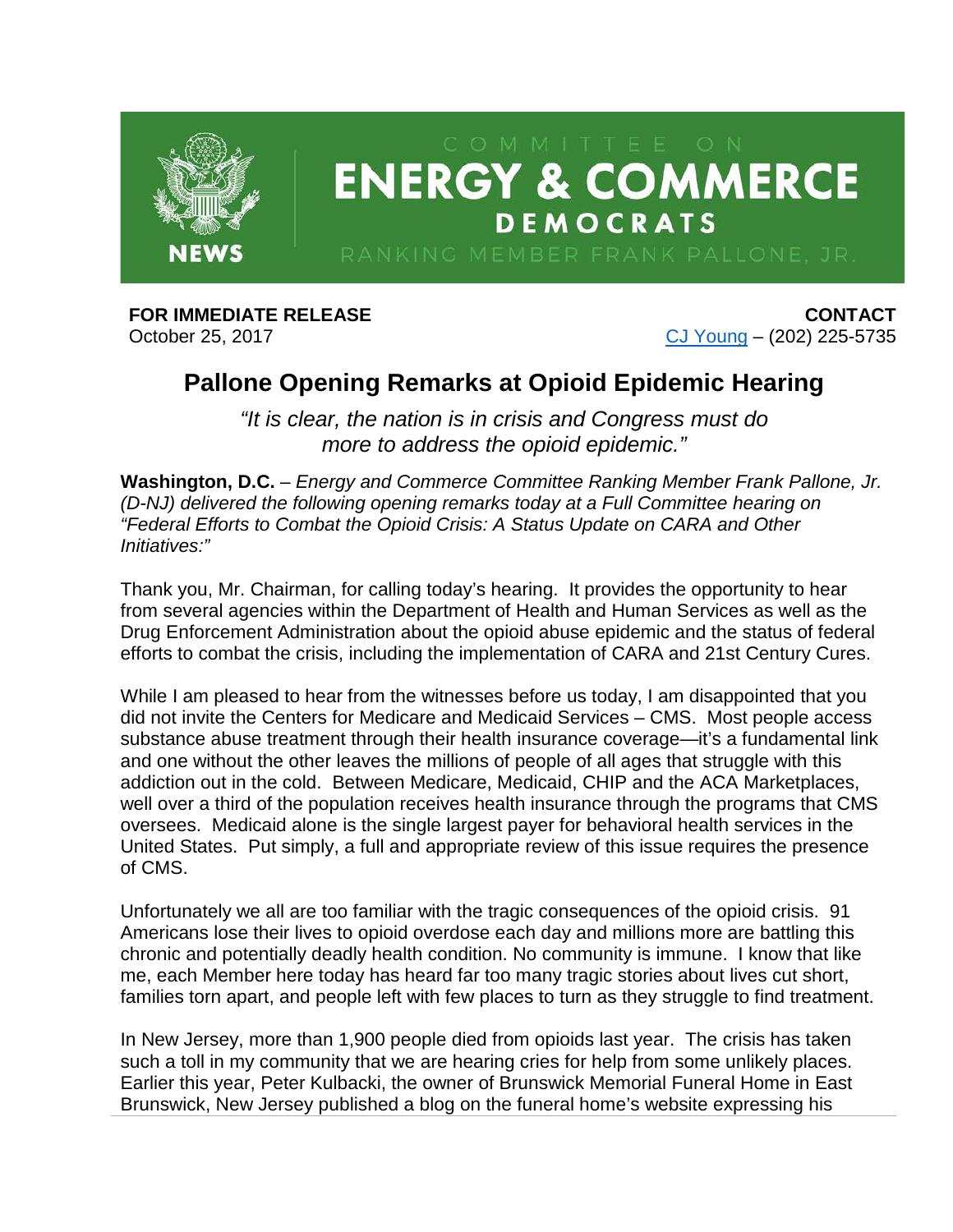frustration with the monthly calls he receives telling him that someone has passed away from an opioid overdose. I would like to share a brief excerpt from his blog because I think it helps capture the true toll of this epidemic on families – "I am witness to the parents left with inexplicable grief. I am witness to the spouses left to carry the emotional and economic burden of raising a family alone. I am witness to the children who are left wondering, "why?"

Experiences like this reinforce the need for federal action to address this crisis. I am happy that last year we were able to work together on a bipartisan basis to pass CARA and 21st Century Cures. These laws are expanding access to treatment and recovery support services, as well as advancing efforts to prevent the misuse and abuse of opioids. For example, New Jersey is using the \$13 million it received as part of the larger Cures law to expand treatment and support services, invest in primary and secondary prevention and training. Through CARA, we also took steps to reduce the amount of opioids in circulation by permitting for the partial fill of controlled substance prescriptions and supporting the expansion of drug disposal sites for unwanted prescriptions.

These were positive steps in the right direction, but Committee Democrats have repeatedly stated that they were never enough. And sadly, the growing epidemic proves that today. These laws were a down payment on the type of efforts and increased funding that Congress must support to respond, and eventually end, this epidemic.

In addition to supporting positive bipartisan laws and increased funding for substance abuse initiatives, Republicans must end their pursuit of taking away health coverage from millions of Americans. This is the very thing that ensures people can actually access treatment. Republicans have spent all year sabotaging the Affordable Care Act and attempting to gut the Medicaid program by more than \$800 billion. This week, House Republicans, including most on this Committee, will support a budget that includes these cuts and more. If successful, these actions by Republicans would have an immediate and harsh impact on those struggling with addiction. I will continue to fight these efforts.

Advancing efforts to respond to this crisis also means Congress has a responsibility to figure out what went wrong, how it went wrong, and how to make sure something like this never happens again. That is why this Committee is conducting a bipartisan investigation into the role drug distributors may have played in the ongoing opioid crisis, and what systems failed to protect communities.

The Committee has sent a number of letters to several distributors and DEA requesting information about drug distribution practices, including the amount of opioids shipped into certain communities. Unfortunately, however, up to this point, we have had difficulty getting answers from DEA.

In fact, I asked a number of follow up questions to DEA following a Committee hearing in March about opioid distribution in rural West Virginia. After six months, DEA just last night sent us their responses to these questions. Of course there are also still many questions in our letters to DEA that remain unanswered. DEA has pledged its cooperation to work with the Committee, so I hope moving forward they can help us determine what systems failed in